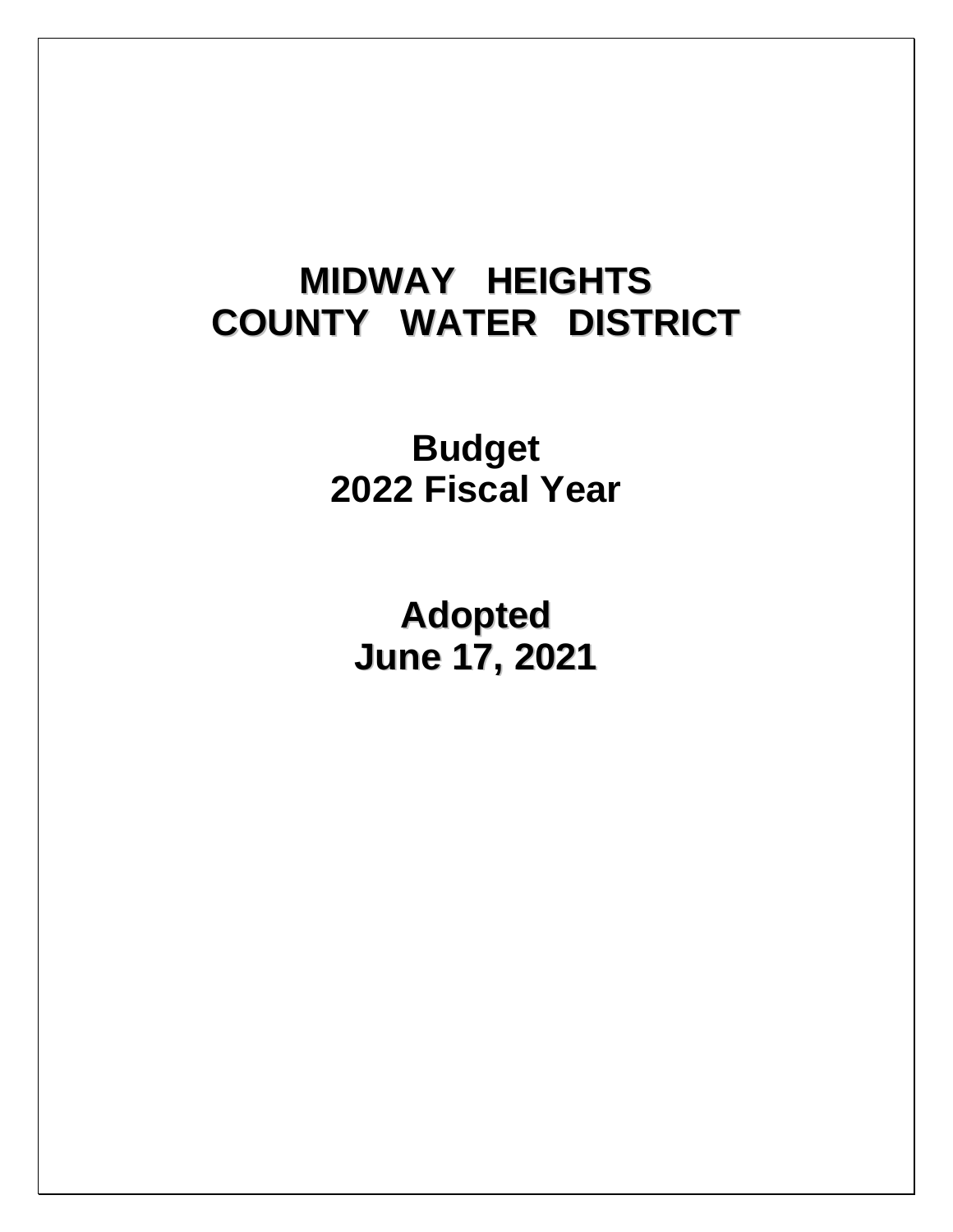# Midway Heights County Water District Fiscal Year 2022 Approved

| Water Utility Worker I/II, current and proposed pay scale14        |  |
|--------------------------------------------------------------------|--|
| Office Assistant II/Receptionist, current and proposed pay scale15 |  |
| Office Assistant II/Receptionist, job description16-18             |  |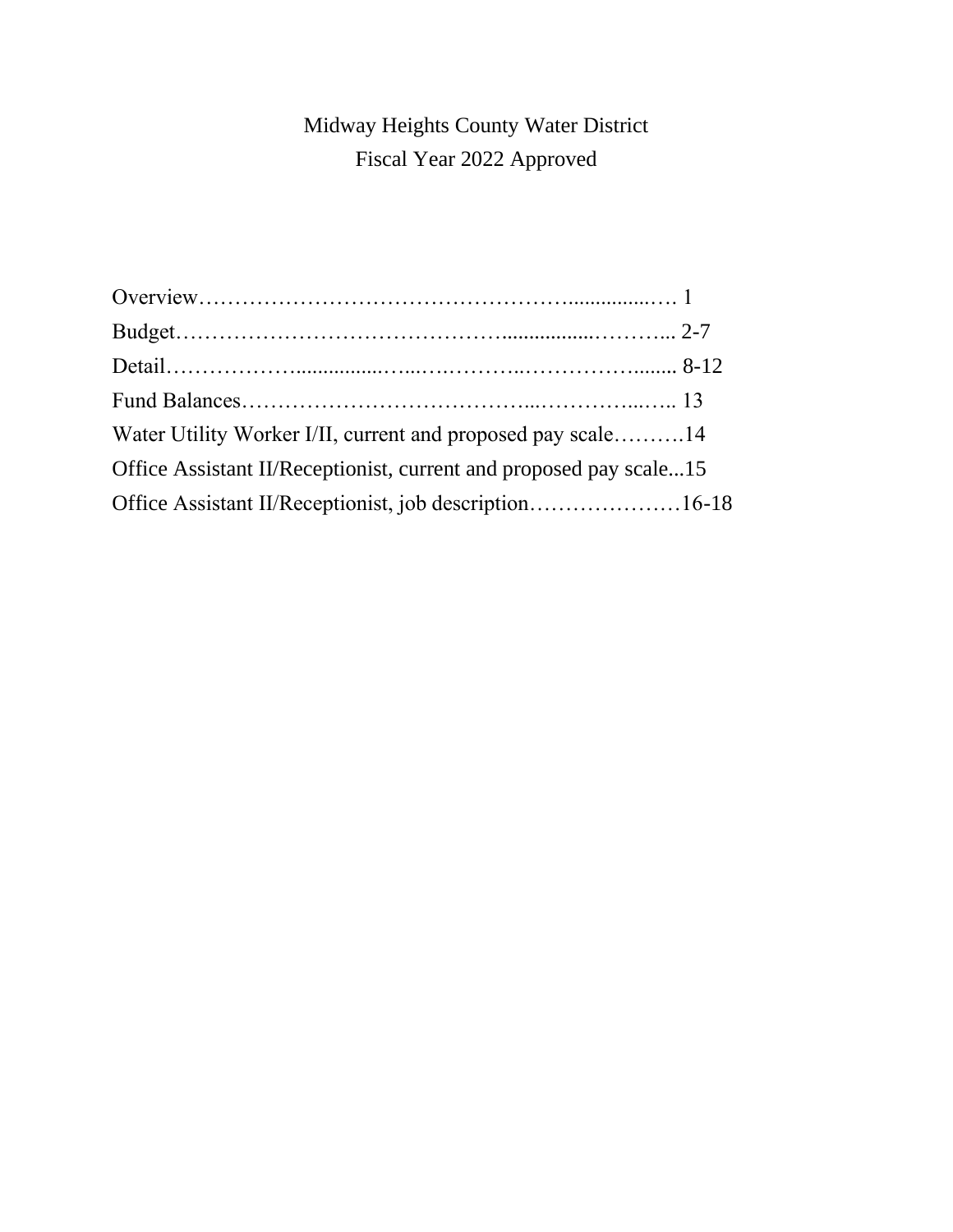# **Fiscal Year 2022**

## Highlights of the budget:

- 1. Increased cost for purchasing additional irrigation water due to increased demand and a slight increase from PCWA. (page 3, operational expenditures, item 1)
- 2. Increase in salaries for adjustment to Water Utility Worker I/II pay scale and additional part time employee for office support. (page 3, operational expenditures, item 3). Note, office employee not approved in adopted budget but was in draft.
- 3. Payoff of CalPERS Pension-Unfunded Liabilities. (page 3, operational expenditures, item 4 b). Note, paying off unfunded pension liabilities was in draft but not adopted.
- 4. Grant income from PCWA (page 6, Other Revenue, item 4) and use of matching funds for the grants: Funding Source (page 7, Bond Fund, item 1)

Information can be found in the Budget detail, page 8 to 12 along with the additional support material.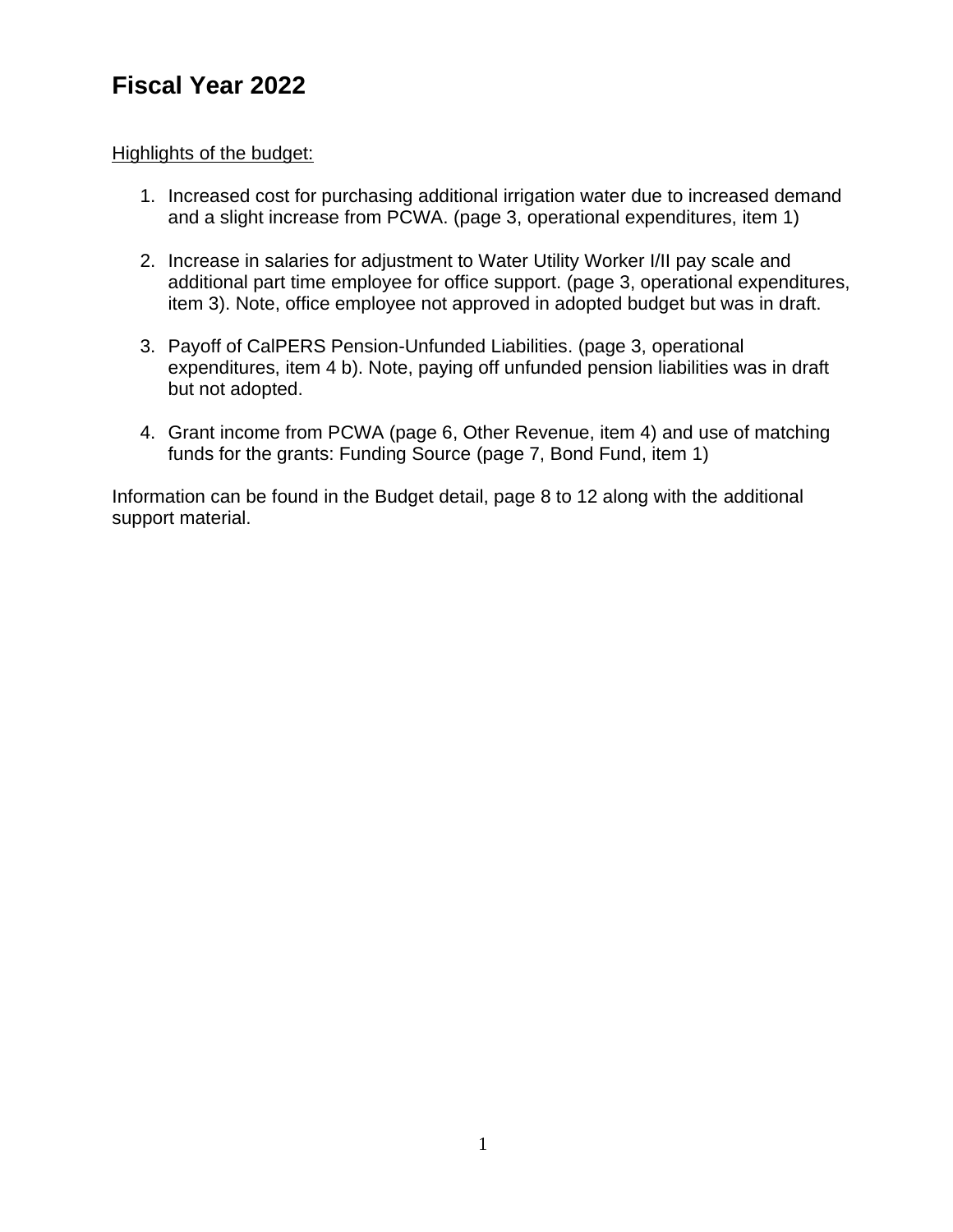# **MHCWD BUDGET FISCAL YEAR 2022 Approved**

July 1, 2021 to June 30, 2022

|                                                                                                             | FY 2021 TOTAL                                  | <b>FY 2021</b>                                 | <b>FY 2021</b>                      | <b>FY 2022 TOTAL</b>                           | FY 2022                                        | FY 2022                             |
|-------------------------------------------------------------------------------------------------------------|------------------------------------------------|------------------------------------------------|-------------------------------------|------------------------------------------------|------------------------------------------------|-------------------------------------|
|                                                                                                             | <b>AMENDED</b>                                 | <b>IRRIGATION</b>                              | <b>TREATED</b>                      | <b>Approved</b>                                | <b>IRRIGATION</b>                              | <b>TREATED</b>                      |
| <b>SALES, FEES AND REIMBURSEMENTS</b>                                                                       |                                                |                                                |                                     |                                                |                                                |                                     |
| 1) Irrigation Water Resale<br>a) Miners Inch Service<br>b) Metered Service Charge<br>c) Metered Water Usage | \$234,691<br>\$142,024<br>\$72,435<br>\$20,232 | \$234,691<br>\$142,024<br>\$72,435<br>\$20,232 | <u>\$0</u><br>\$0<br>\$0<br>\$0     | \$242,587<br>\$150,081<br>\$71,280<br>\$21,227 | \$242,587<br>\$150,081<br>\$71,280<br>\$21,227 | $\frac{$0}{$0}$<br>\$0<br>\$0       |
| 2) Treated Water Resale<br>a) Service Charges<br>b) Metered Water Usage                                     | \$442,081<br>\$307,585<br>\$134,495            | \$0                                            | \$442,081<br>\$307,585<br>\$134,495 | \$459,658<br>\$317,483<br>\$142,175            | \$0                                            | \$459,658<br>\$317,483<br>\$142,175 |
| 3) Late Charges/Returned Check Fees<br>a) Late charges<br>b) Returned check fees                            | \$156<br>\$0<br>\$156                          | $\frac{$78}{90}$<br>\$78                       | $\frac{$78}{90}$<br>\$78            | \$156<br>\$0<br>\$156                          | <u>\$78</u><br>\$0<br>\$78                     | \$78<br>\$0<br>\$78                 |
| 4) Irrigation Reconnection Fees                                                                             | \$600                                          | \$600                                          | \$0                                 | \$600                                          | \$600                                          | \$0                                 |
| 5) Treated Reconnection Fees                                                                                | \$125                                          | \$0                                            | \$125                               | \$125                                          | \$0                                            | \$125                               |
| 6) Installations-Irrigation<br>(Reimbursed Expenditures)                                                    | \$4,000                                        | \$4,000                                        | \$0                                 | \$4,000                                        | \$4,000                                        | $\underline{\$0}$                   |
| 7) Installations-Treated<br>(Reimbursed Expenditures)                                                       | \$4,000                                        | \$0                                            | \$4,000                             | \$4,000                                        | \$0                                            | \$4,000                             |
| TOTAL-SALES, FEES AND REIMBURSEMENTS:                                                                       | \$685,653                                      | \$239,369                                      | \$446,284                           | \$711,126                                      | \$247,265                                      | \$463,861                           |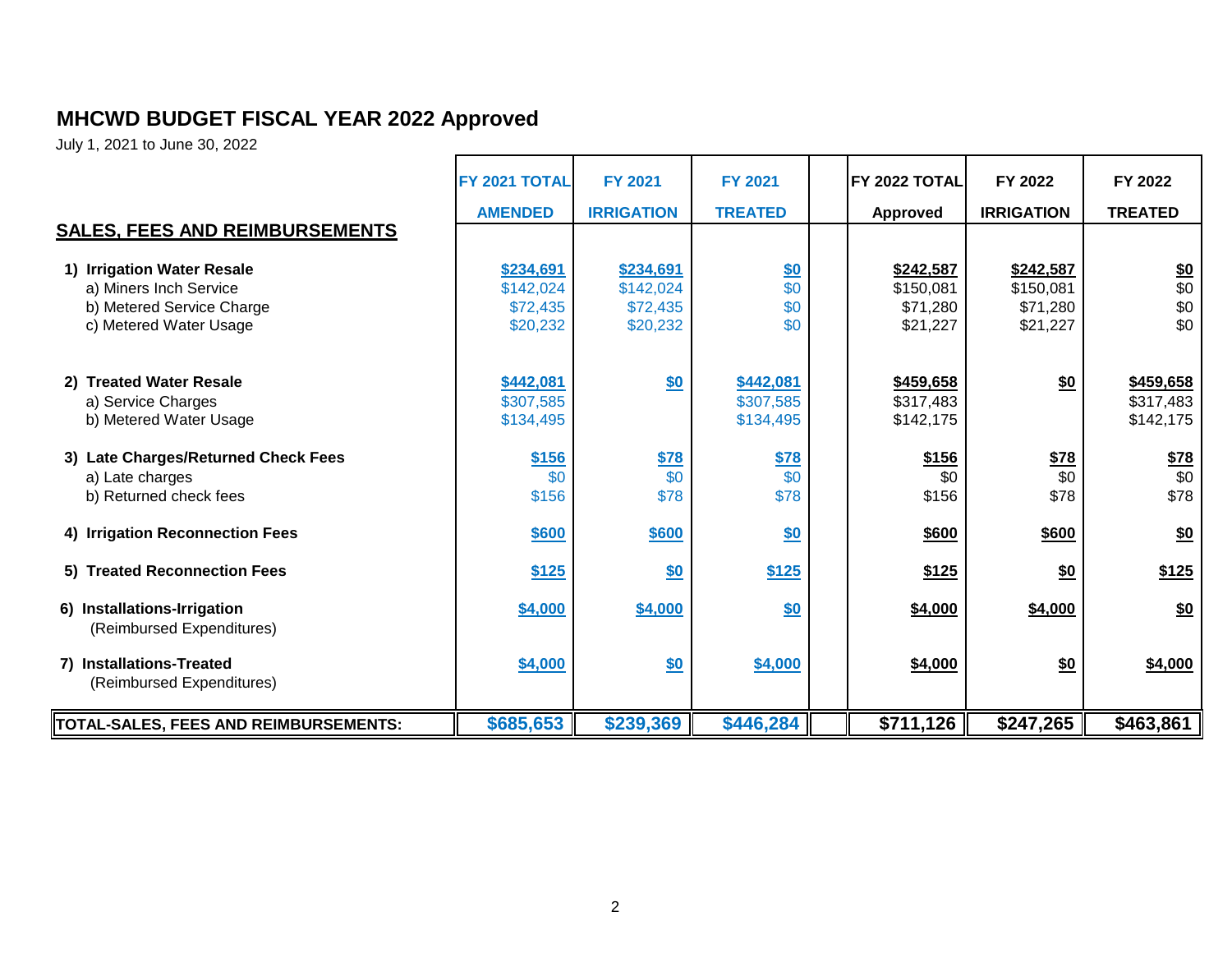| <b>Operational Expenditures</b>              | FY 2021 TOTAL  | <b>FY 2021</b>    | <b>FY 2021</b> | IFY 2022 TOTAL  | FY 2022           | FY 2022        |
|----------------------------------------------|----------------|-------------------|----------------|-----------------|-------------------|----------------|
|                                              | <b>AMENDED</b> | <b>IRRIGATION</b> | <b>TREATED</b> | <b>Approved</b> | <b>IRRIGATION</b> | <b>TREATED</b> |
|                                              |                |                   |                |                 |                   |                |
| 1) Irrigation Water Purchase                 | \$26,234       | \$26,234          | \$0            | \$34,171        | \$34,171          | \$0            |
| 2) Treated Water Purchase                    | \$125,722      | \$0               | \$125,722      | \$131,559       | \$0               | \$131,559      |
| 3) Payroll                                   | \$298,049      | \$122,418         | \$175,631      | \$304,736       | \$124,337         | \$180,398      |
| a) Administration/Office                     | \$95,513       | \$42,437          | \$53,076       | \$96,620        | \$42,820          | \$53,800       |
| b) Administration/Office salaries reimbursed | \$500          | \$250             | \$250          | \$500           | \$250             | \$250          |
| c) Field salaries                            | \$147,810      | \$55,429          | \$92,381       | \$157,075       | \$58,655          | \$98,420       |
| d) Field salaries reimbursed                 | \$3,760        | \$1,880           | \$1,880        | \$3,760         | \$1,880           | \$1,880        |
| e) Health Benefits                           | \$50,466       | \$22,422          | \$28,044       | \$46,781        | \$20,733          | \$26,049       |
| 4) Employer Payroll Liabilities              | \$34,141       | \$12,803          | \$21,338       | \$35,781        | \$14,004          | \$21,777       |
| a) CalPERS Pension                           | \$22,530       | \$8,449           | \$14,081       | \$22,735        | \$8,526           | \$14,209       |
| b) CalPERS Pension-Unfunded Liabilities      | \$7,315        | \$2,743           | \$4,572        | \$8,591         | \$3,807           | \$4,784        |
| c) Social Security                           | \$572          | \$215             | \$358          | \$579           | \$217             | \$362          |
| d) Medicare                                  | \$3,724        | \$1,396           | \$2,327        | \$3,876         | \$1,453           | \$2,422        |
| 5) Professional Services                     | \$39,400       | \$15,573          | \$23,827       | \$42,095        | \$16,462          | \$25,633       |
| a) Legal                                     | \$6,000        | \$2,666           | \$3,334        | \$10,000        | \$4,432           | \$5,568        |
| b) Engineering                               | \$2,000        | \$889             | \$1,111        | \$6,000         | \$2,659           | \$3,341        |
| c) Accounting/Audit/Payroll                  | \$11,690       | \$5,194           | \$6,496        | \$12,050        | \$5,340           | \$6,710        |
| d) Laboratory Analysis                       | \$4,350        | \$0               | \$4,350        | \$4,950         | \$0               | \$4,950        |
| e) Software and Software Support             | \$15,360       | \$6,825           | \$8,535        | \$9,095         | \$4,031           | \$5,064        |
| 6) Contract Field Work                       | \$5,240        | \$2,564           | \$2,676        | \$5,240         | \$2,563           | \$2,677        |
| a) Contract Irrigation Repairs/Maintenance   | \$2,000        | \$2,000           | \$0            | \$2,000         | \$2,000           | \$0            |
| b) Irrigation Installations (reimbursed)     | \$0            | \$0               | \$0            | \$0             | \$0               | \$0            |
| c) Contract Treated Repairs/Maintenance      | \$2,000        | \$0               | \$2,000        | \$2,000         | \$0               | \$2,000        |
| d) Treated Installations (reimbursed)        | \$0            | \$0               | \$0            | \$0             | \$0               | \$0            |
| e) Backfill Material                         | \$1,000        | \$444             | \$556          | \$1,000         | \$443             | \$557          |
| f) Backfill Material (reimbursed)            | \$240          | \$120             | \$120          | \$240           | \$120             | \$120          |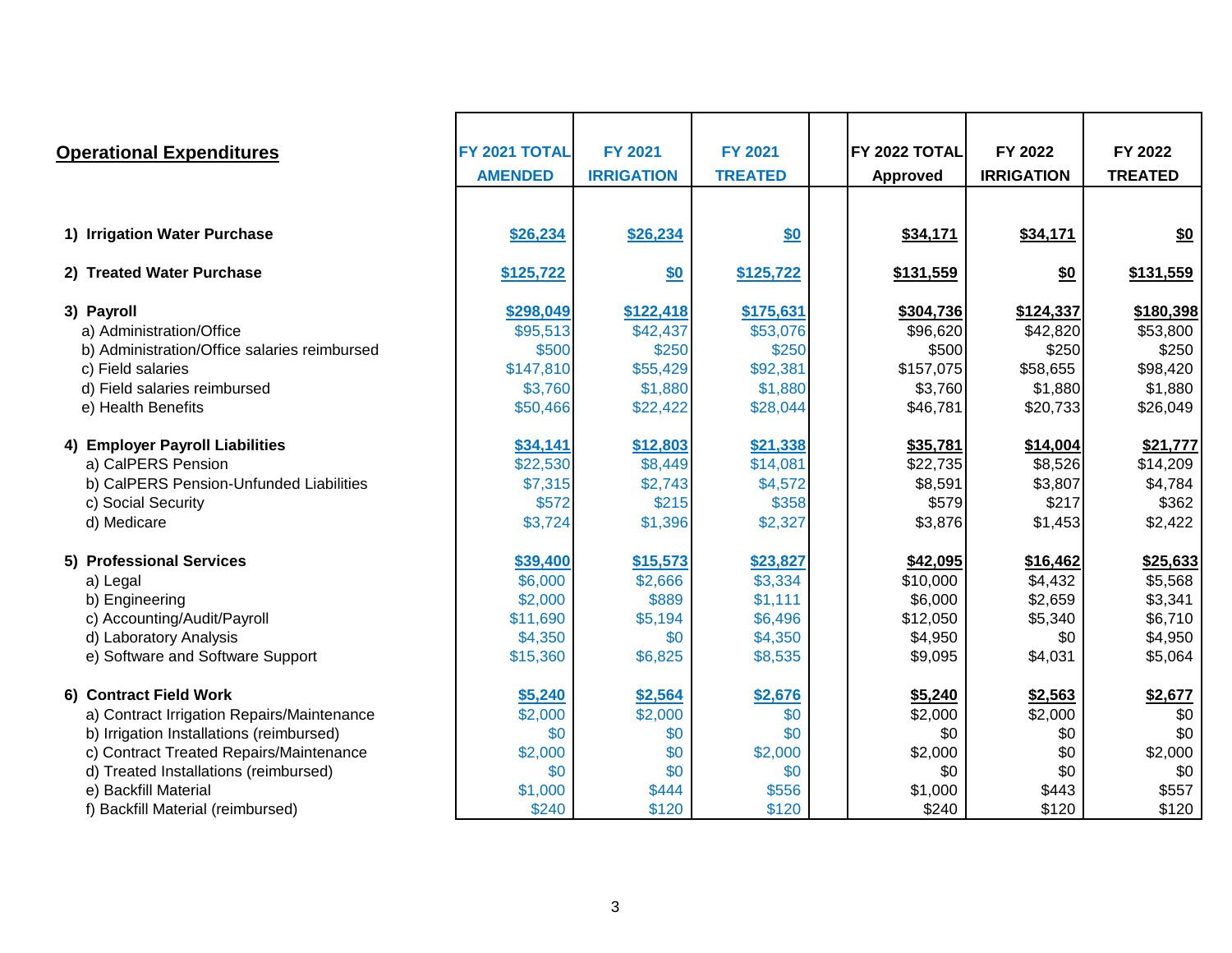| <b>Operational Expenditures</b>       | FY 2021 TOTAL  | <b>FY 2021</b>    | <b>FY 2021</b> | FY 2022 TOTAL | FY 2022           | FY 2022           |
|---------------------------------------|----------------|-------------------|----------------|---------------|-------------------|-------------------|
|                                       | <b>AMENDED</b> | <b>IRRIGATION</b> | <b>TREATED</b> | Approved      | <b>IRRIGATION</b> | <b>TREATED</b>    |
| 7) Office                             | \$9,150        | \$4,065           | \$5,085        | \$5,400       | \$2,393           | \$3,007           |
| a) Supplies                           | \$4,400        | \$1,955           | \$2,445        | \$4,400       | \$1,950           | \$2,450           |
| b) Maintenance/Repairs/Replacement    | \$4,750        | \$2,110           | \$2,640        | \$1,000       | \$443             | \$557             |
| 8) Postage                            | \$2,803        | \$1,245           | \$1,557        | \$2,803       | \$1,242           | \$1,560           |
| 9) Telephone & Alarms                 | \$7,581        | \$3,368           | \$4,213        | \$6,911       | \$3,063           | \$3,848           |
| 10) Utilities (Electric & Telemetry)  | \$3,735        | \$2,510           | \$1,225        | \$4,777       | \$2,326           | \$2,452           |
| 11) Publications/Dues/Fees            | \$7,244        | \$3,099           | \$4,145        | \$7,624       | \$3,281           | \$4,343           |
| a) Publications & Publishing          | \$70           | \$31              | \$39           | \$70          | \$31              | \$39              |
| b) Licenses Fees                      | \$270          | \$0               | \$270          | \$220         | \$0               | \$220             |
| c) Dues and Subscriptions             | \$6,904        | \$3,067           | \$3,837        | \$7,334       | \$3,250           | \$4,084           |
| 12) Election Expense                  | \$893          | \$397             | \$496          | \$0           | \$0               | $\underline{\$0}$ |
| 13) Director's Fees                   | \$9,229        | \$4,101           | \$5,129        | \$9,341       | \$4,140           | \$5,201           |
| 14) Insurance                         | \$23,586       | \$10,479          | \$13,107       | \$21,886      | \$9,699           | \$12,186          |
| a) Liability & Property               | \$12,615       | \$5,605           | \$7,010        | \$12,100      | \$5,363           | \$6,738           |
| b) Workers Comp. Insurance            | \$10,971       | \$4,875           | \$6,097        | \$9,786       | \$4,337           | \$5,449           |
| 15) Operation & Maintenance Materials | \$21,550       | \$13,300          | \$8,250        | \$14,800      | \$6,550           | \$8,250           |
| a) Irrigation - maintenance expense   | \$11,550       | \$11,550          | \$0            | \$4,800       | \$4,800           | \$0               |
| b) Irrigation - installation expense  | \$1,750        | \$1,750           | \$0            | \$1,750       | \$1,750           | \$0               |
| (reimbursed to District)              |                |                   |                |               |                   |                   |
| Treated - maintenance expense<br>C)   | \$6,500        | \$0               | \$6,500        | \$6,500       | \$0               | \$6,500           |
| d) Treated - installation expense     | \$1,750        | \$0               | \$1,750        | \$1,750       | \$0               | \$1,750           |
| (reimbursed to District)              |                |                   |                |               |                   |                   |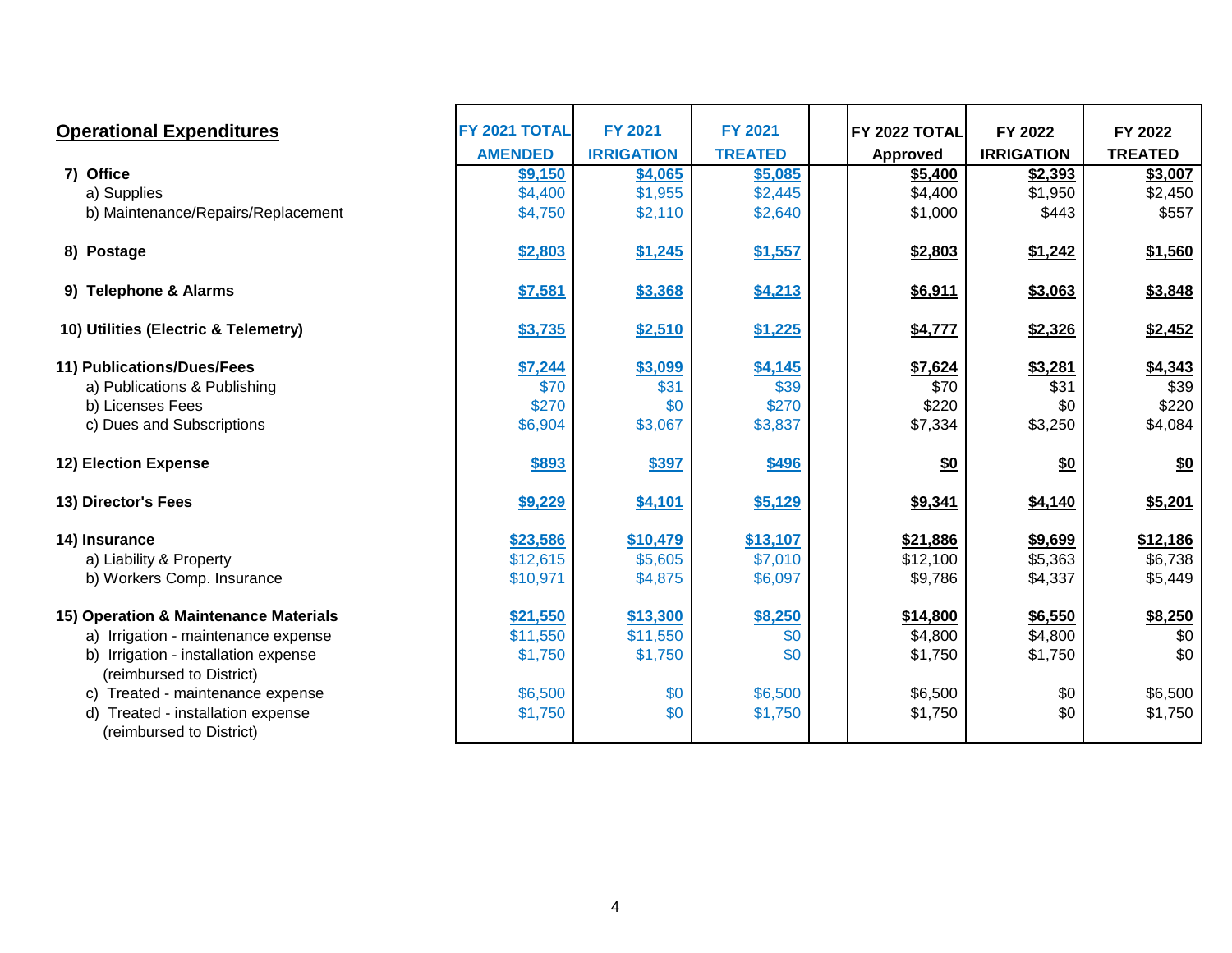| <b>Operational Expenditures</b>        | FY 2021 TOTAL  | <b>FY 2021</b>    | <b>FY 2021</b> | FY 2022 TOTAL | FY 2022           | FY 2022        |
|----------------------------------------|----------------|-------------------|----------------|---------------|-------------------|----------------|
|                                        | <b>AMENDED</b> | <b>IRRIGATION</b> | <b>TREATED</b> | Approved      | <b>IRRIGATION</b> | <b>TREATED</b> |
| 16) Mileage Reimbursement              | \$500          | \$225             | \$275          | \$500         | \$222             | \$278          |
| 17) Travel, Meetings & Training        | \$3,000        | \$1,333           | \$1,667        | \$3,000       | \$1,330           | \$1,670        |
| 18) Safety Equipment                   | \$3,000        | \$1,333           | \$1,667        | \$3,000       | \$1,330           | \$1,670        |
| 19) Water Board System Fee             | \$2,897        | $\underline{\$0}$ | \$2,897        | \$2,911       | \$0               | \$2,911        |
| 20) Vehicle/Mobile Equip. Maint. & Op. | \$12,600       | \$5,598           | \$7,002        | \$13,439      | \$5,956           | \$7,483        |
| a) maintnance                          | \$6,600        | \$2,925           | \$3,675        | \$3,000       | \$1,330           | \$1,670        |
| b) fuel                                | \$6,000        | \$2,659           | \$3,341        | \$10,439      | \$4,626           | \$5,812        |
| 21) Rentals                            | \$9,009        | \$4,003           | \$5,006        | \$11,672      | \$5,173           | \$6,499        |
| a) Office Rental                       | \$5,388        | \$2,394           | \$2,994        | \$7,932       | \$3,515           | \$4,417        |
| b) Field Equipment Rental              | \$2,000        | \$889             | \$1,111        | \$2,000       | \$886             | \$1,114        |
| c) Portable Toilet                     | \$1,621        | \$720             | \$901          | \$1,740       | \$771             | \$969          |
| 22) Bank Charges                       | \$1,400        | \$622             | \$778          | \$1,440       | \$638             | \$802          |
| 23) Admin. Fees                        | \$1,405        | \$624             | \$781          | \$1,405       | \$623             | \$782          |
| (includes LAFCO fees)                  |                |                   |                |               |                   |                |
| <b>TOTAL-OPERATING EXPENDITURES</b>    | \$648,369      | \$235,894         | \$412,475      | \$664,490     | \$239,502         | \$424,988      |
|                                        |                |                   |                |               |                   |                |
| <b>NET REVENUE-OPERATIONAL</b>         | \$37,284       | \$3,475           | \$33,809       | \$46,636      | \$7,763           | \$38,873       |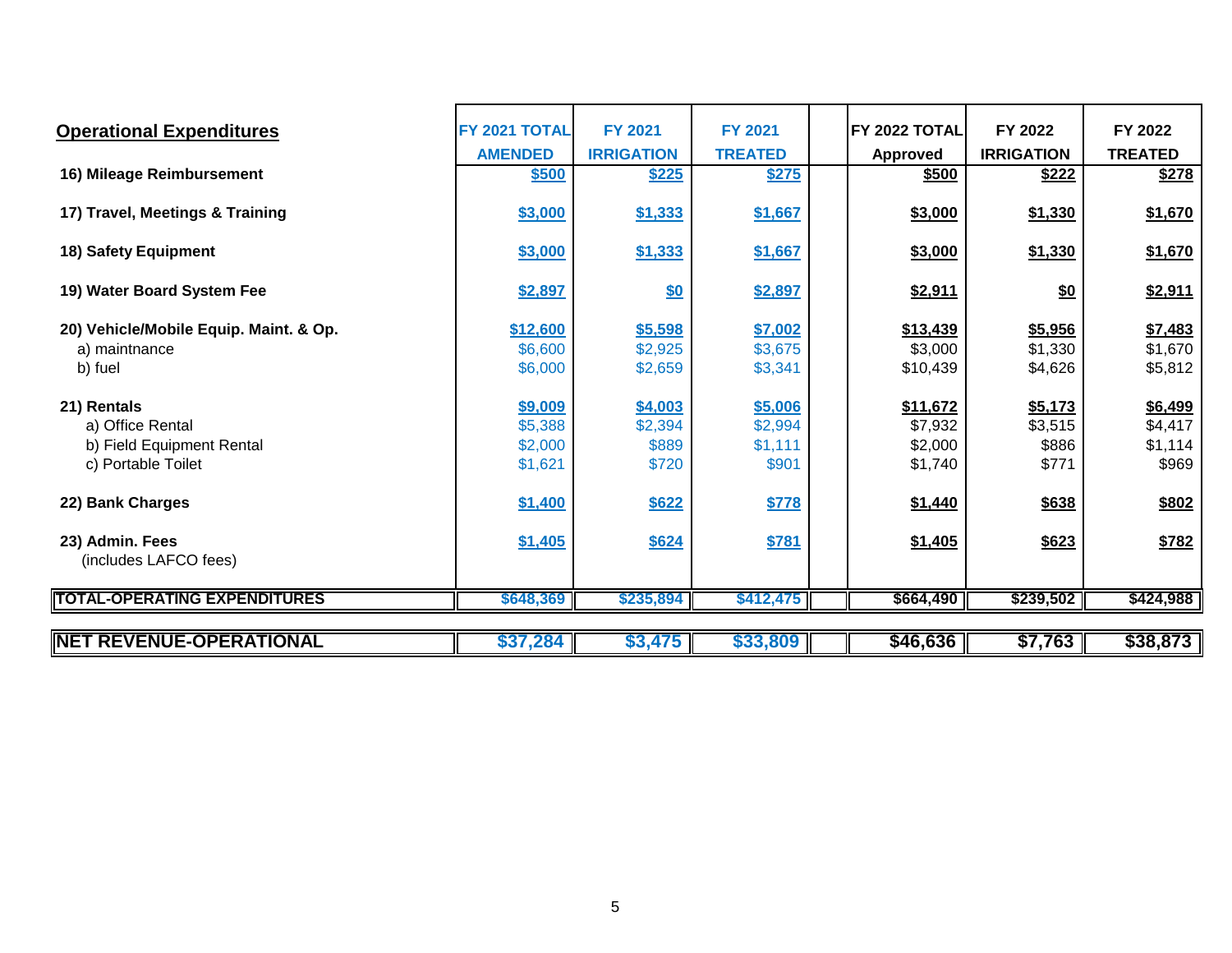## **OTHER REVENUE**

|                                            | <b>FY 2021 TOTAL</b><br><b>AMENDED</b> | <b>FY 2021</b><br><b>IRRIGATION</b> | <b>FY 2021</b><br><b>TREATED</b> | <b>IFY 2022 TOTALI</b><br>Approved | FY 2022<br><b>IRRIGATION</b> | FY 2022<br><b>TREATED</b> |
|--------------------------------------------|----------------------------------------|-------------------------------------|----------------------------------|------------------------------------|------------------------------|---------------------------|
| 1) Treated Water Connections               | \$5,000                                | \$0                                 | \$5,000                          | \$5,000                            | \$0                          | \$5,000                   |
| 2) Taxes                                   | \$48,900                               | \$21,726                            | \$27,174                         | \$50,300                           | \$22,292                     | \$28,008                  |
| 3) Non-Dedicated Interest from Investments | \$10,900                               | \$4,843                             | \$6,057                          | \$3,465                            | \$1,536                      | \$1,929                   |
| 4) Grants-PCWA                             | \$30,900                               | \$13,694                            | \$17,206                         | \$434,819                          | \$423,683                    | \$11,136                  |
| 5) Miscellaneous income                    | \$3,600                                | \$1,595                             | \$2,005                          | \$0                                | \$0                          | \$0                       |
| TOTAL-OTHER REVENUE:                       | \$99,300                               | \$41,859                            | \$57,441                         | \$493,584                          | \$447,510                    | \$46,073                  |

## **Funding Of Contingencies & Reserves**

|                                                                                             | <b>FY 2021 TOTAL</b><br><b>AMENDED</b> | <b>FY 2021</b><br><b>IRRIGATION</b> | <b>FY 2021</b><br><b>TREATED</b> | <b>IFY 2022 TOTALI</b><br>Approved | FY 2022<br><b>IRRIGATION</b> | FY 2022<br><b>TREATED</b> |
|---------------------------------------------------------------------------------------------|----------------------------------------|-------------------------------------|----------------------------------|------------------------------------|------------------------------|---------------------------|
| 1) Treated Water Capital Facilities<br>above item funded by treated connection charges      | \$5,000                                | \$0                                 | \$5,000                          | \$5,000                            | $\frac{6}{20}$               | \$5,000                   |
| 2) Irrigation And Treated Rate Stabilization Reserves<br>above item funded by water charges | \$30,587                               | \$30,045                            | \$542                            | \$25,402                           | \$25,203                     | \$199                     |
| 3) Vehicle/Mobile Equipment Reserve                                                         | \$0                                    | \$0                                 | \$0                              | \$0                                | \$0                          | $\underline{\$0}$         |
|                                                                                             |                                        |                                     |                                  |                                    |                              |                           |
| <b>TOTAL</b>                                                                                | \$35,587                               | \$30,045                            | \$5,542                          | \$30,402                           | \$25,203                     | \$5,199                   |
| <b>NET REVENUE-OTHER</b>                                                                    | \$63,713                               | \$11,814                            | \$51,899                         | \$463,182                          | \$422,307                    | \$40,874                  |

| <b>TOTAL</b><br><b>L-NET REVENUE</b> | ഹ         | <u>non</u><br>71 h. | 585. | \$509,817 | \$430,070 | \$79,747 |
|--------------------------------------|-----------|---------------------|------|-----------|-----------|----------|
|                                      | ' I VV.J. |                     |      |           |           |          |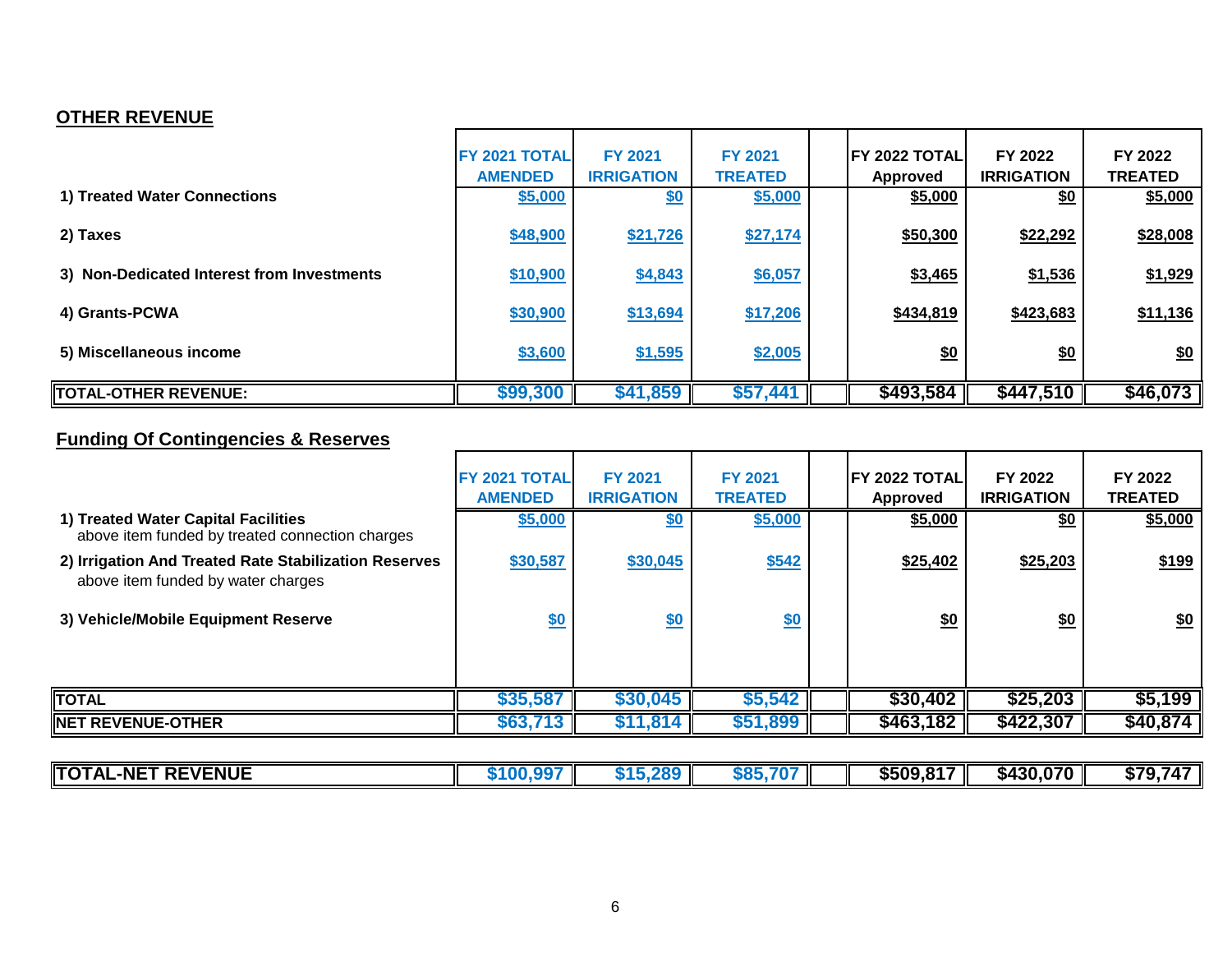## **CAPITAL IMPROVEMENT, DEBT SERVICES AND RESERVE FUNDS BUDGET**

| <b>FUNDING SOURCE</b>                                                                                                                                | FY 2021 TOTAL<br><b>AMENDED</b>                                 | <b>FY 2021</b><br><b>IRRIGATION</b>                  | <b>FY 2021</b><br><b>TREATED</b>                               | FY 2022 TOTAL<br><b>Approved</b>                            | FY 2022<br><b>IRRIGATION</b>                          | FY 2022<br><b>TREATED</b>                                  |
|------------------------------------------------------------------------------------------------------------------------------------------------------|-----------------------------------------------------------------|------------------------------------------------------|----------------------------------------------------------------|-------------------------------------------------------------|-------------------------------------------------------|------------------------------------------------------------|
| 1) Reserves                                                                                                                                          | <u>\$0</u>                                                      | \$0                                                  | <u>\$0</u>                                                     | \$103,705                                                   | \$103,705                                             | \$0                                                        |
| 2) Designated for Future Occurrences Reserve                                                                                                         | \$13,278                                                        | \$5,899                                              | \$7,379                                                        | \$13,278                                                    | \$5,885                                               | \$7,393                                                    |
| 3) Treated Capital Facilities Fund                                                                                                                   | <u>\$0</u>                                                      | \$0                                                  | <u>\$0</u>                                                     | \$0                                                         | \$0                                                   | \$0                                                        |
| 4) Irrigation And Treated Rate Stabilization Reserves                                                                                                | <u>\$0</u>                                                      | <u>\$0</u>                                           | <u>\$0</u>                                                     | $\underline{\$0}$                                           | $\underline{\$0}$                                     | \$0                                                        |
| 5) Emergency Reserve                                                                                                                                 | \$0                                                             | \$0                                                  | \$0                                                            | $\underline{\$0}$                                           | \$0                                                   | \$0                                                        |
| 6) Current FY-Operation Fund                                                                                                                         | \$0                                                             | \$0                                                  | \$0                                                            | \$0                                                         | \$0                                                   | \$0                                                        |
|                                                                                                                                                      |                                                                 |                                                      |                                                                |                                                             |                                                       |                                                            |
|                                                                                                                                                      |                                                                 |                                                      |                                                                |                                                             |                                                       |                                                            |
| <b>ITOTAL-FUNDING SOURCE:</b>                                                                                                                        | \$13,278                                                        | \$5,899                                              | \$7,379                                                        | \$116,983                                                   | \$109,590                                             | \$7,393                                                    |
| <b>CAPITAL EXPENDITURES</b>                                                                                                                          |                                                                 |                                                      |                                                                |                                                             |                                                       |                                                            |
| 1) Capital Expenses<br>a) Treated tank loan debt services<br>b) Loan Payment for District trucks<br>c) Strategic Plan<br>d) Treated tank maintenance | \$114,275<br>\$60,584<br>\$27,691<br>\$20,000<br>\$6,000<br>\$0 | \$21,189<br>\$0<br>\$12,303<br>\$8,886<br>\$0<br>\$0 | \$93,086<br>\$60,584<br>\$15,388<br>\$11,114<br>\$6,000<br>\$0 | \$626,799<br>\$60,584<br>\$27,691<br>\$20,000<br>\$0<br>\$0 | \$539,660<br>\$0<br>\$12,272<br>\$8,864<br>\$0<br>\$0 | \$87,139<br>\$60,584<br>\$15,419<br>\$11,136<br>\$0<br>\$0 |
| f) System improvements                                                                                                                               | \$0                                                             | \$0                                                  | \$0                                                            | \$518,524                                                   | \$518,524                                             | \$0                                                        |
| TOTAL-Expenditures                                                                                                                                   | \$114,275                                                       | \$21,189                                             | \$93,086                                                       | \$626,799                                                   | \$539,660                                             | \$87,139                                                   |
| NET: CAP IMPR, DEBT SER AND RES FUNDS BUDGET                                                                                                         | (\$100,997)                                                     | (\$15,290)                                           | \$85,707                                                       | (\$509, 816)                                                | (\$430,070)                                           | (\$79,746)                                                 |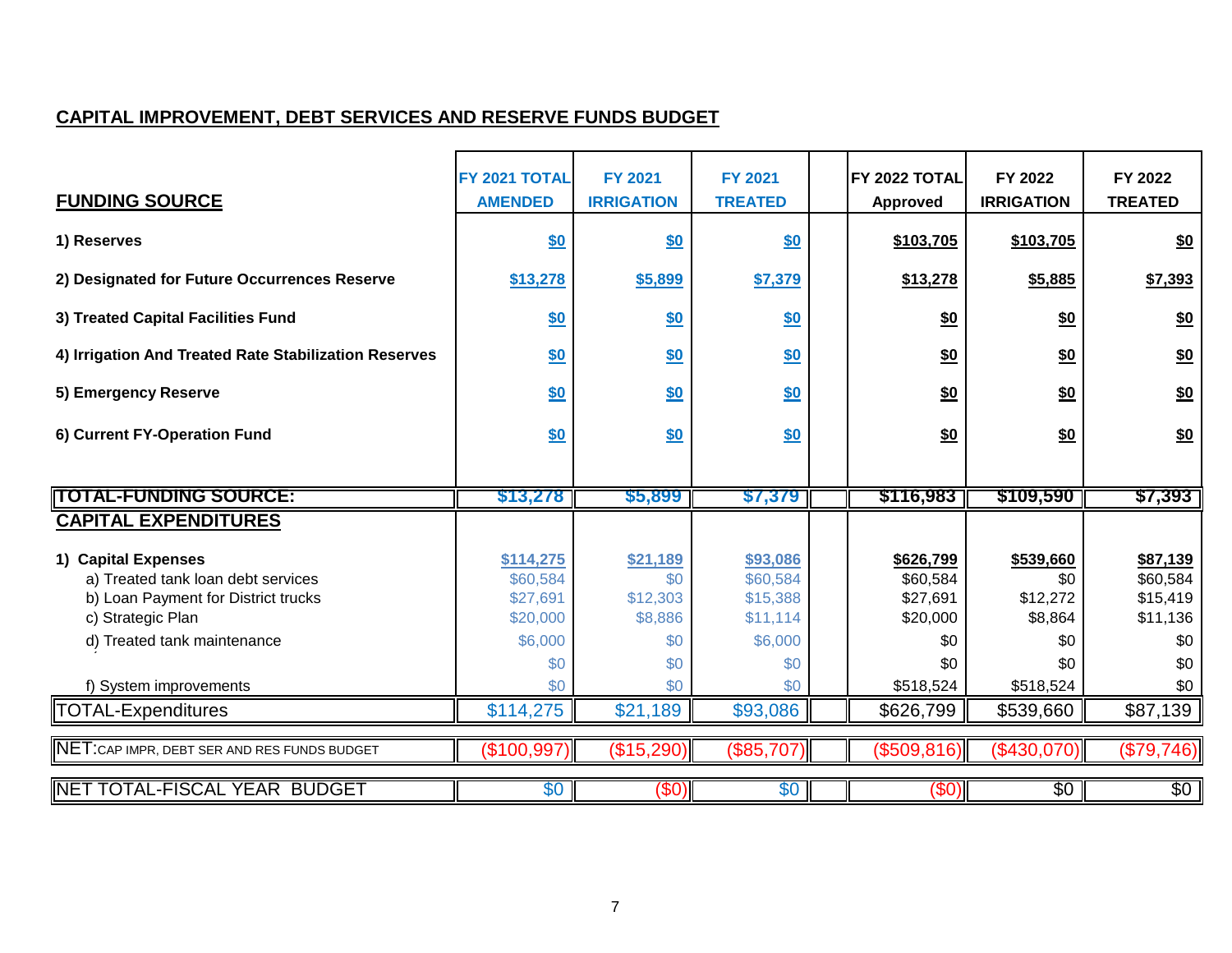Midway Heights County Water District Fiscal Year 2022 Approved 6-17-2021

## **SALES, FEES AND REIMBURSEMENTS: PAGE 1**

## **EXPENDITURES DETAIL: PAGE 2-4**

Note: shared item costs are allocated based a percentage of the customer base of irrigation customers (44%) and treated customers (56%).

## **1. Irrigation Water Purchase**

Provides funding for irrigation water purchases from Placer County Water Agency (PCWA). Increased water purchased above three-year historical average related to increased demand possibly linked to customer firesafe efforts.

## **2. Treated Water Purchase**

Provides funding for treated water purchases from Weimar Water Company (WWC).

## **3. Salaries and Benefits**

This category represents direct and indirect costs associated with the funding for personnel employed by the District for administration and field operations. A 1.21% COLA was included for field staff.

Ad-hoc committee added a part time office employee for the last six months of the year.

#### Administration/ Office

Provides funding for administration salary costs.

#### Administration/Office Salaries Reimbursed

Administrative cost reimbursed to the District for events such as installation of water services.

Field Salaries

Provides funding for field operations salary costs.

Field Salaries Reimbursed

Field costs reimbursed to the District for events such as installation of water services.

Health Benefits

Provides funding for payments related to employee health benefits.

#### **4. Employer Payroll Liabilities**

Represents payments associated with employer payroll liabilities: social security, PERS retirement, and Medicare.

## **5. Professional Services**

Legal

Provides funding for administrative services by the District's legal counsel. Normally based on 3 year average. Ad-hoc committee increased this item by \$2,000 over that of the prior Fiscal Year.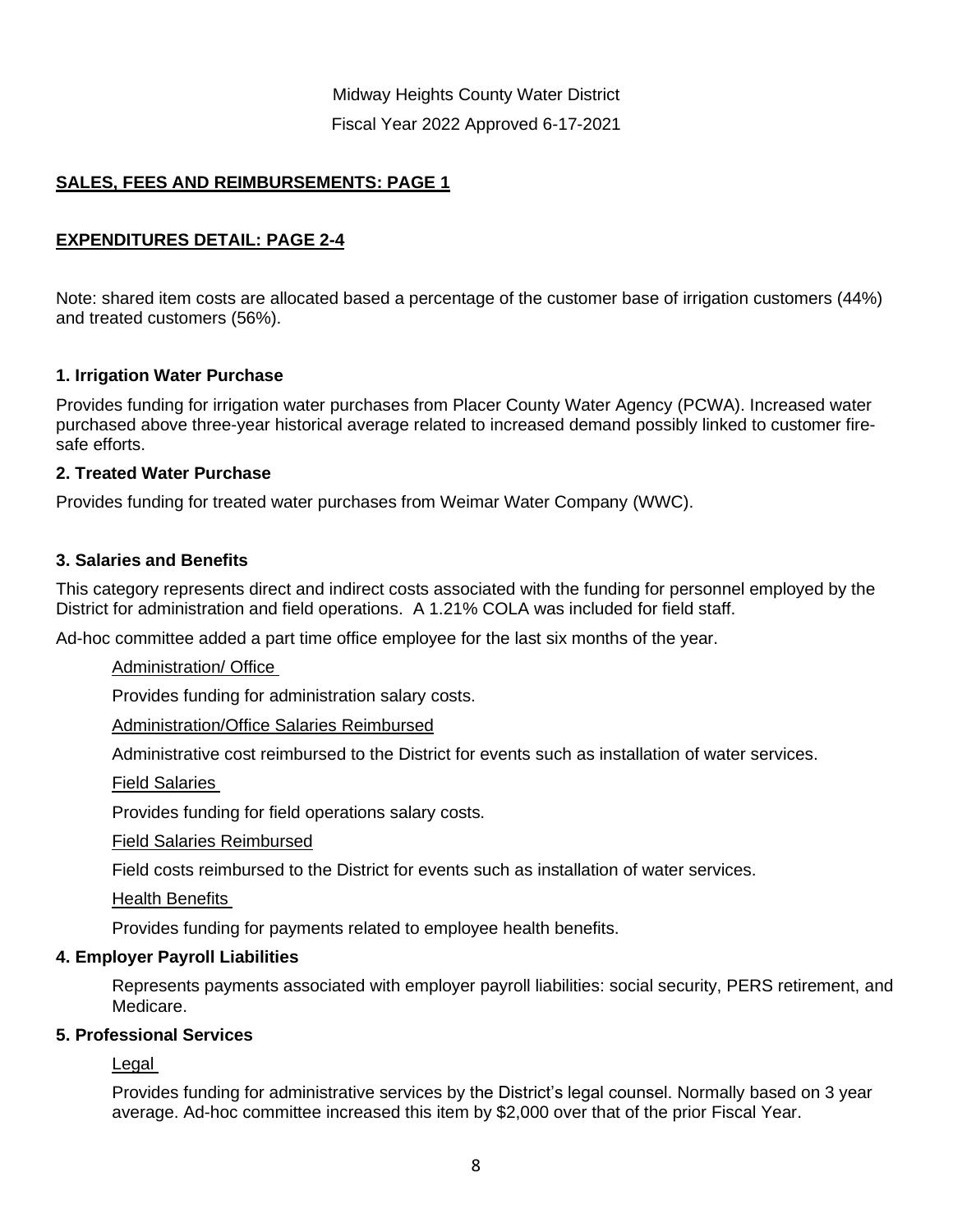## Engineering

Provides funding for projects provided by the District's engineering consultants. Normally based on 3 year average. Ad-hoc committee adjusted this item downward by \$2,000from that of the prior Fiscal Year.

## Accounting/ Audit/ Payroll

Provides funding for the preparation of the District's annual audit and for the District's accountant.

## Laboratory Analysis

Provides funding for laboratory services for mandated water quality monitoring of the water supply. This includes routine distribution system monitoring, emergency repair sampling and samples collected for analysis at customers request. The District voluntarily increased water sampling in 2019 to monitor the incoming treated water quality supply. This cost is \$1,500 a year plus staff time.

## Software and Software Support

Provides funding for the District's maintenance and service agreement for the billing system, software upgrades, etc. Increased cost relates to introduction of online bill payment and other services.

## **6. Contract Field Work: Based on three year average**

## Contract Irrigation Repairs/Maintenance

Provides funding for repairs and maintenance associated with the District's irrigation system done by outside contractors.

#### Irrigation Installations Reimbursed

Reimbursements associated with installing customer services.

## Contract Treated Repairs/Maintenance

Provides funding for repairs and maintenance associated with the District's treated system done by outside contractors.

#### Treated Installations Reimbursed

Reimbursements associated with installing customer services.

#### Backfill Material

Provides funding for backfill material for restoration of areas affected by system repairs.

#### Backfill Material Reimbursed

Provides funding for backfill material reimbursements for restoration of areas affected by installing water services.

## **7. Office:**

#### Supplies - Based on three year average

Provides funding for costs associated with the printing of bills, customer correspondence and Board Meeting items as well as all miscellaneous office supplies.

#### Maintenance/Repairs

Provides funding for costs associated with maintaining and repairing office equipment. Decrease is because PCWA provided a grant of \$4,000 for new computer equipment to run the District's GIS program in prior fiscal year.

## **8. Postage**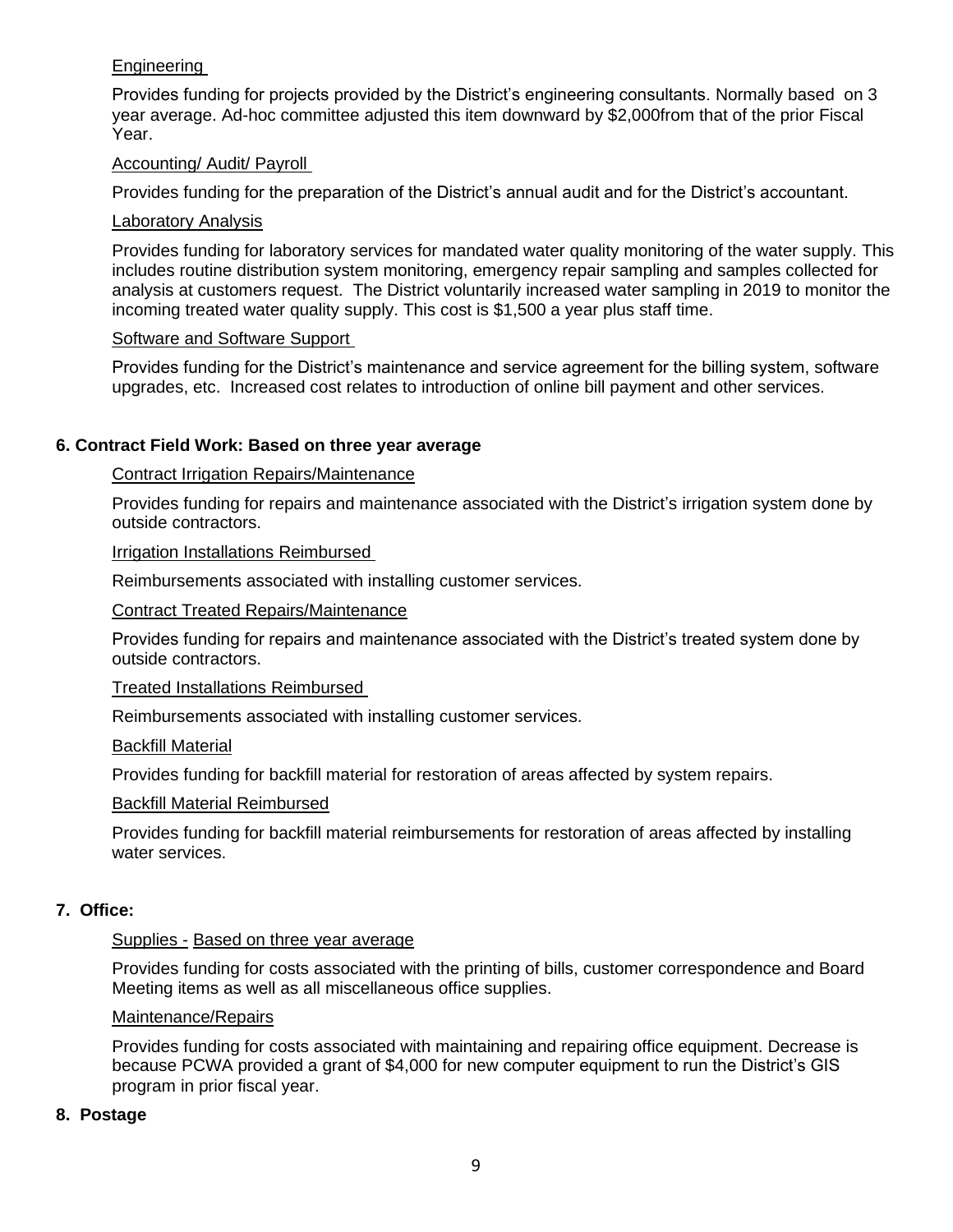Provides funding for mailing of all customer bills and District correspondence.

## **9. Telephone and alarms:**

Provides funding for telephones, cellular phones, pagers, and alarms.

## **10. Utilities:**

Provides funding for telemetry and electrical energy costs for the operation of all District facilities. Increased electrical cost includes PG&E rate increase and installation of heat and air unit that protect the electronics that monitor the treated water system at the treated tank site.

## **11. Publications/Dues/Fees**

Publications and Publishing

Provides funding for District advertising of legal ads and for vacancies that may occur.

Licenses Fees

Provides funding for operator's licenses.

Dues and Subscriptions

Provides funding for professional organization memberships including ACWA, AWWA, CSDA, NRWA, and USA North.

## **12. Election Expenses**

Provides funding for the general election.

## **13. Director's Fees**

Provides funding for the Board of Directors to attend the monthly Board Meeting, standing committee meetings and miscellaneous meetings that may arise. 1.21% COLA.

## **14. Insurance**

Provides funding for insurance premiums payable to ACWA/JPIA.

Liability and Property: based on current rates plus 5%.

Workers Compensation: based on current rates

## **15. Operation and Maintenance Material**

## Irrigation - Maintenance Expense

Provides funding for repairs and maintenance associated with the District's irrigation system. Based on three-year average.

Irrigation - Installation Expense

Provides funding for installation expenses associated with the District's irrigation system.

Treated - Maintenance Expense

Provides funding for repairs and maintenance associated with the District's treated system. Based on three-year average.

Treated - Installation Expense

Provides funding for installation expenses associated with the District's treated system.

## **16. Mileage Reimbursement**

Provides funding for mileage reimbursement to District employees who use their personal vehicle for District business.

## **17. Travel, Meetings and Training**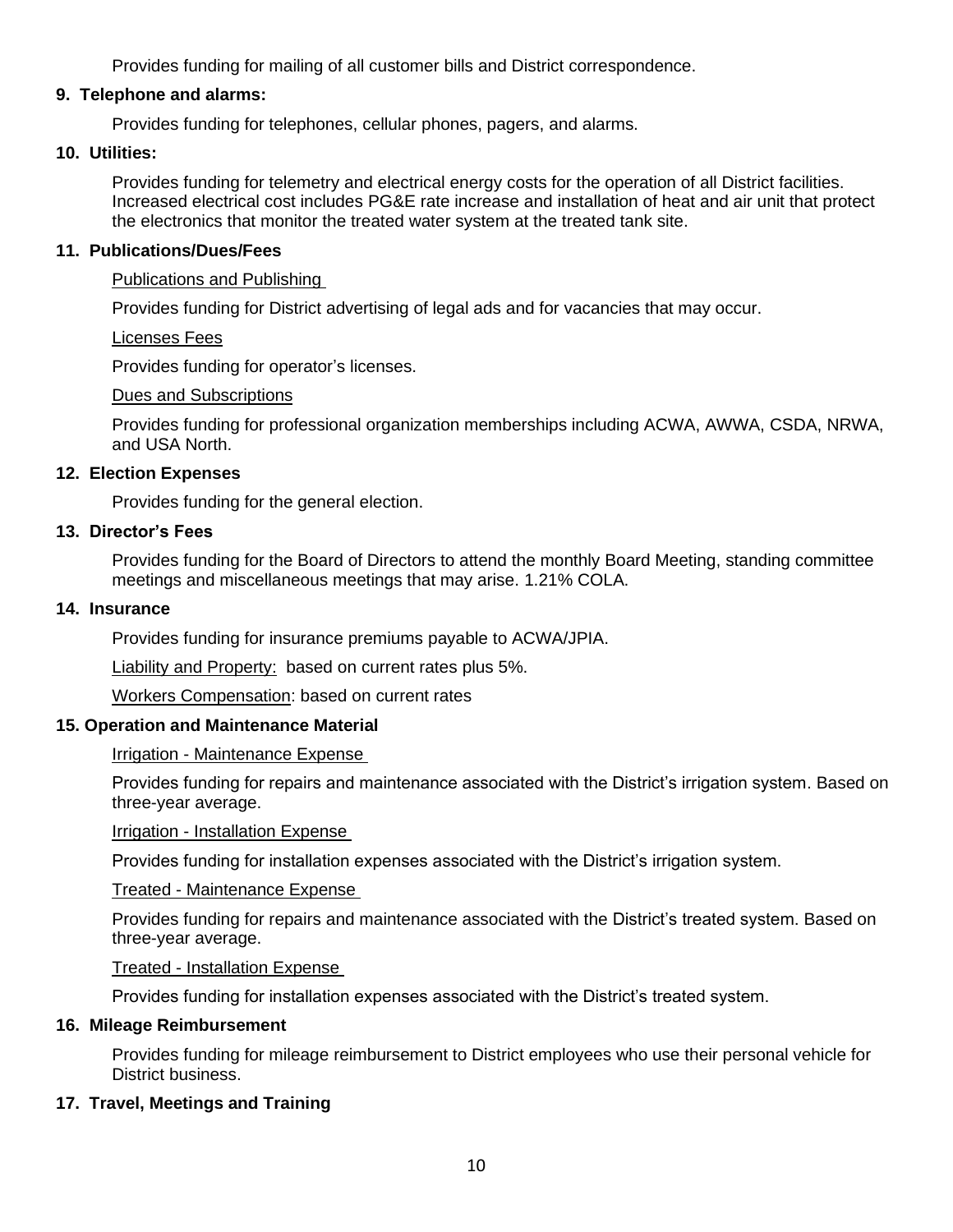Provides funding for meetings and conferences associated with job assignments or related to the conduct of District business. Also provides funds for training materials, programs, and fees to attend training sessions for staff to keep current with new laws, technologies and methods of carrying out the mission of the District.

## **18. Safety Equipment**

Provides funding for worksite safety and personal protective equipment.

## **19. Water Board System Fee**

Provides funding for the State Department of Health Services Drinking Water Program permit.

## **20. Vehicle/Mobile Equipment M&O:**

Provides funding for the maintenance and operation of the District's vehicles and mobile equipment including fuel purchases. The anticipated maintenance cost was lowered by \$3,600 from the prior year when the District purchased new tires for the three service trucks. Fuel costs have risen. Fuel is now \$4.00 a gallon. Fuels Cost is estimated to be \$10,439 and maintenance \$3,000.

## **21. Rentals**

## Office Rental

Provides funding for the District office space rental located at 16733 Placer Hills Rd. Meadow Vista.

#### Field equipment rental

Provides funding for field equipment rentals.

#### Portable Toilet

Provides funding for the rental, maintenance and cleaning of the portable toilet located at the District's maintenance yard.

#### **22. Bank Charges**

Provides funding for service charges associated with the District's bank accounts. Increased due to online bill pay available to customers.

#### **23. Administration Fees**

Provides funding for miscellaneous administrative fees including LAFCO.

## **OTHER REVENUE, PAGE 5**

#### **4. Grants-PCWA**

Grant from PCWA of \$20,000 to do a strategic plan, \$135,200 for improvements at the District's reservoir and \$279,619 for replacement of approximately 1,500 feet of irrigation main with installation of a fire hydrant.

## **FUNDING OF CONTINGENCIES & RESERVES: PAGE 6**

This category accounts for expenditures designated for contingencies and reserves.

**1) Treated Water Connections -** from connection fees.

**2) Irrigation And Treated Rate Stabilization Reserves -** from charges for water service.

**3) Vehicle/Mobile Equipment Reserve -** funds replacement of vehicles, backhoe, etc.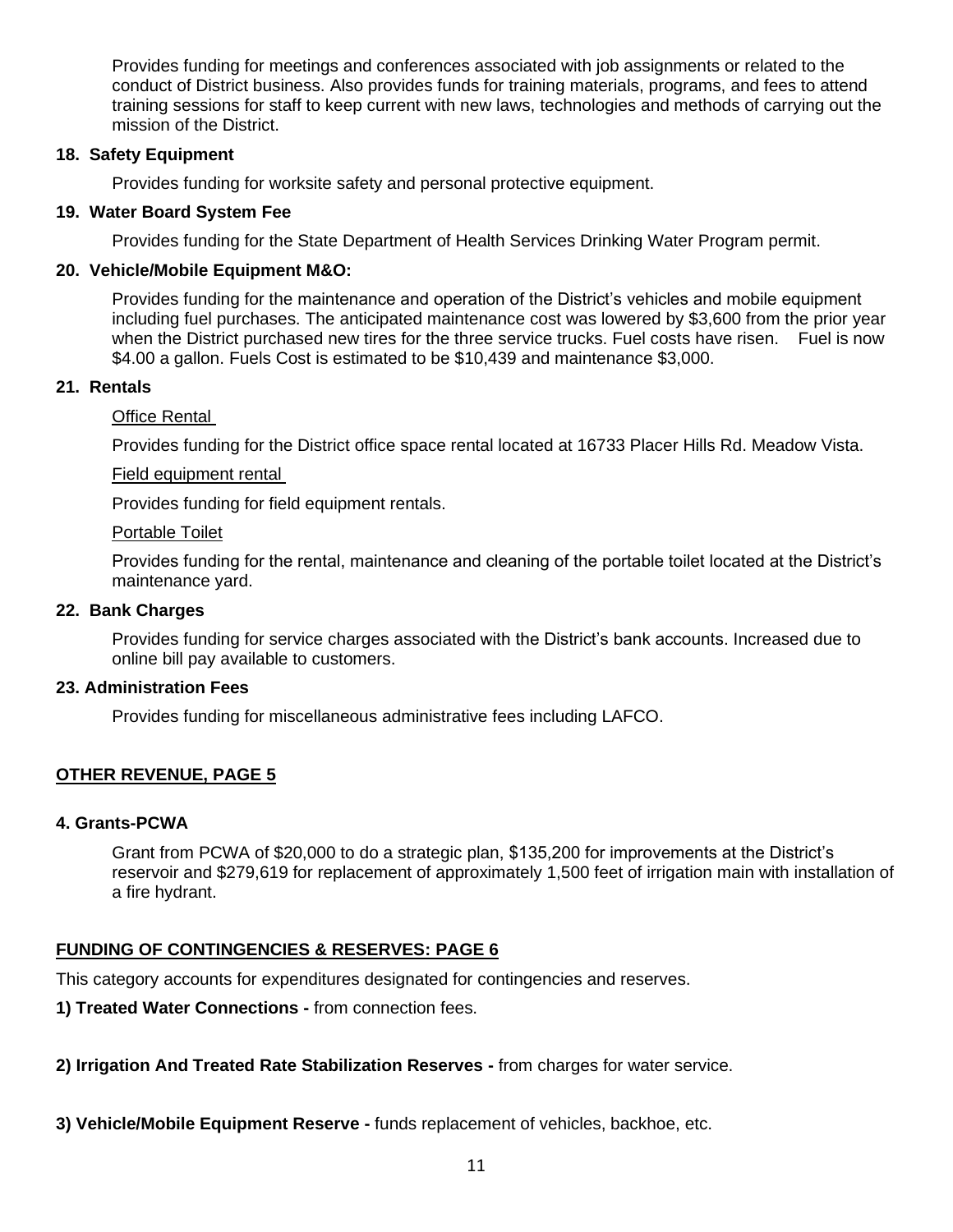## **CAPITAL IMPROVEMENT, DEBT SERVICES AND RESERVE FUNDS BUDGET: PAGE 7**

- **1) Bond Fund**: \$91,400 to pay off unfunded pension liabilities. This will save the District \$57,270 in interest payments over the next 22 years according to the CalPERS amortization schedule. Additionally, this will free up approximately \$10,000 of cash flow each year for the next eight years. \$103,705 is for matching funds for the PCWA grants.
- **2) Designated for Future Occurrences Reserve**: to fund 50% of truck loan payment from reserves.

## **CAPITAL EXPENDITURES**

**1) f) System Improvements**: \$169,000 for District reservoir improvements plus \$349,524 for replacement of approximately 1,500 feet of irrigation main with installation of a fire hydrant.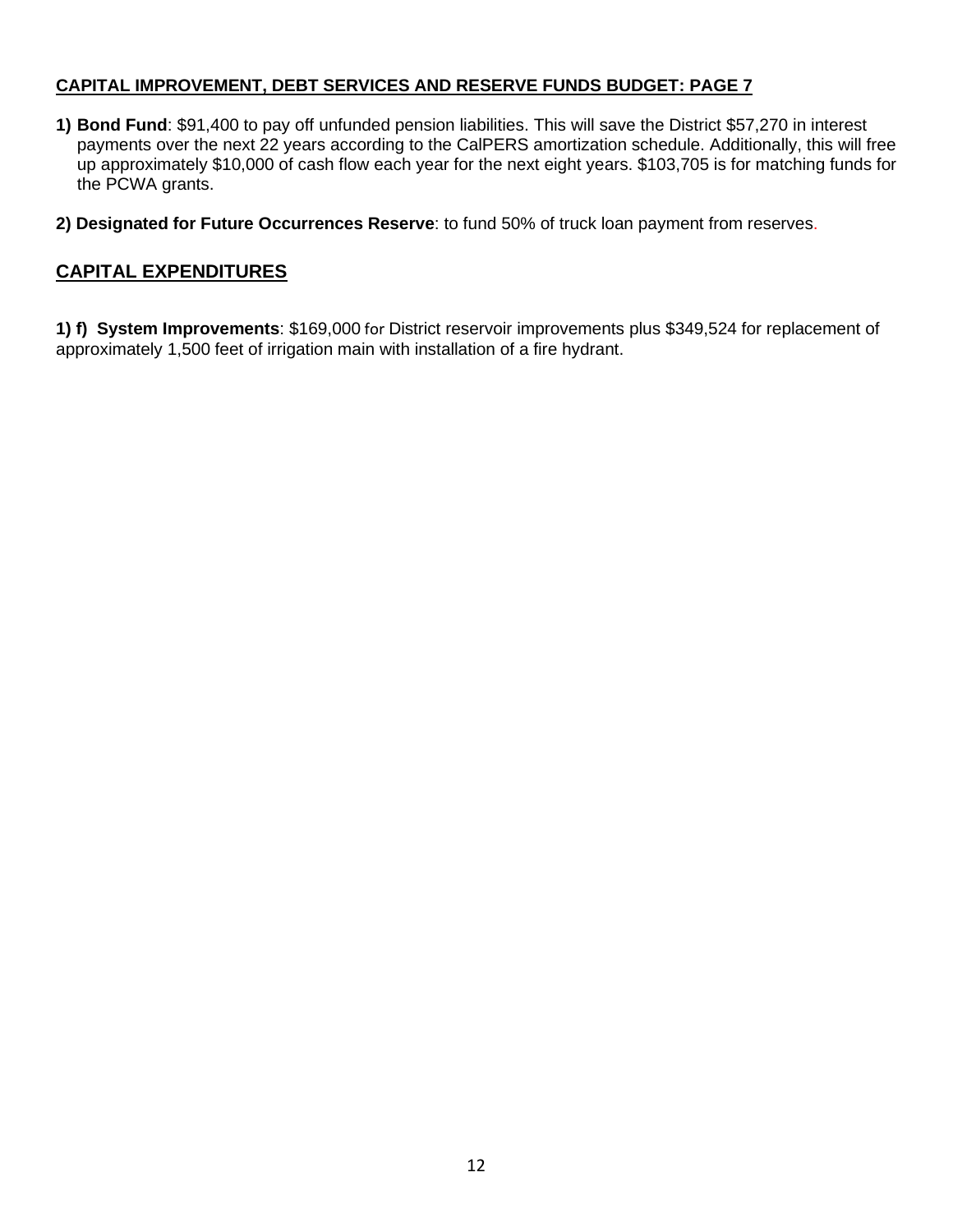Investment Fund @ Placer County

|                                         |              | 4/1/2021     |
|-----------------------------------------|--------------|--------------|
| <b>Emergency Reserve</b>                |              | \$80,000.00  |
| <b>Future Occurrences</b>               |              | \$160,195.65 |
| <b>Current FY Operation Fund</b>        |              | \$66,904.72  |
| DWR-1990 Loan Fund                      |              | \$261,161.20 |
| <b>Treated Water Capital Facilities</b> |              | \$47,313.29  |
| <b>Rate Stabilization</b>               |              | \$0.00       |
|                                         | <b>TOTAL</b> | \$615,574.86 |

**Breakdown of Future Occurrences Fund** 

| <b>Truck &amp; Mobile Equipment</b> | \$39,833.10        |
|-------------------------------------|--------------------|
| <b>Easement Clearing</b>            | \$9,759.06         |
| Irrigation Rate Shift Fund          | \$72,655.00        |
| System Repair & Replacement         | \$37,948.49        |
|                                     | TOTAL \$160,195.65 |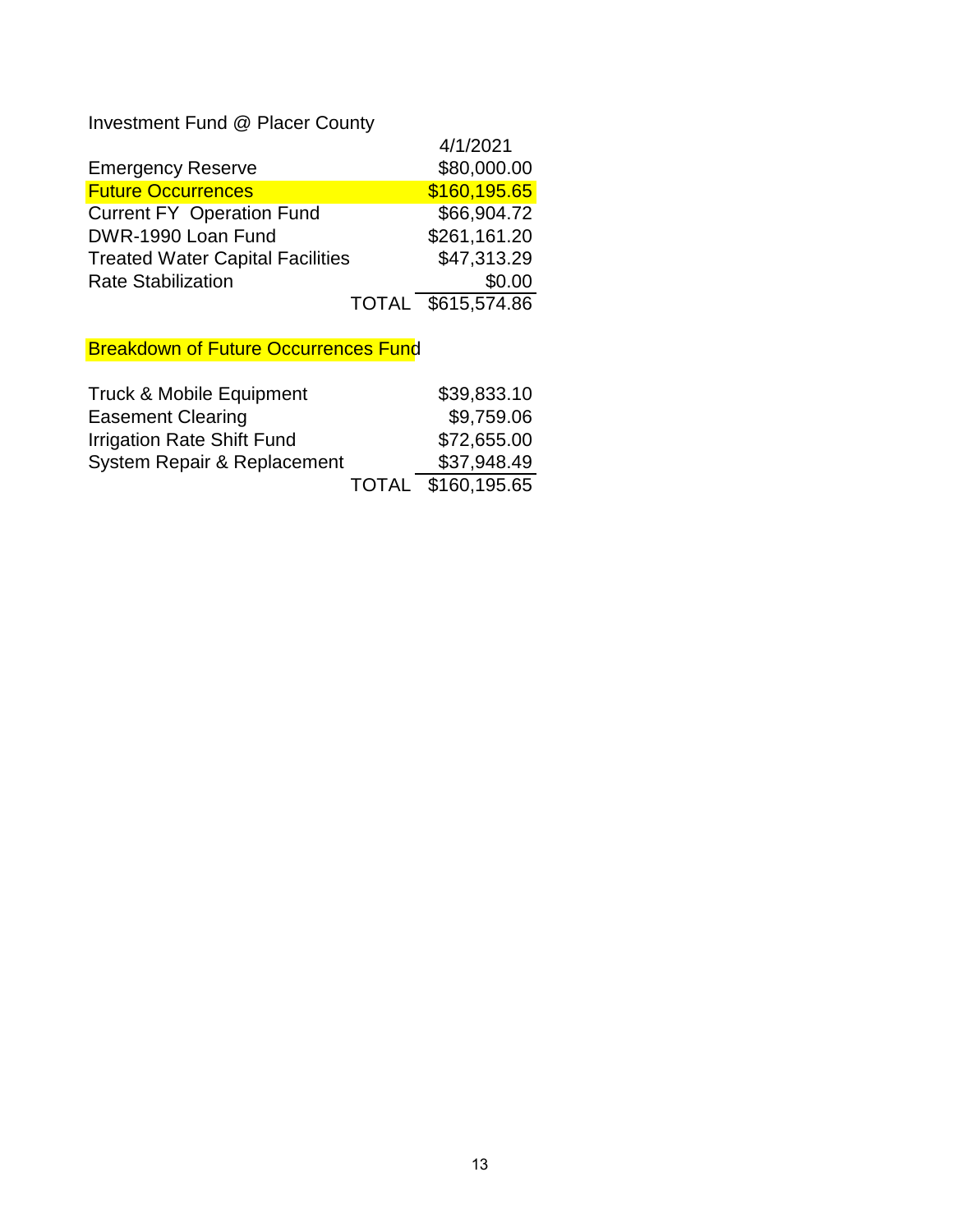## **MIDWAY HEIGHTS COUNTY WATER DISTRICT**

## **WAGE STEPS**

| <b>Steps</b> | <b>Prior</b><br><b>Hourly</b> |                         | <b>Proposed</b><br><b>Hourly</b> |
|--------------|-------------------------------|-------------------------|----------------------------------|
|              |                               |                         |                                  |
| 1            | \$<br>16.92                   | \$                      | 16.92                            |
| 2            | \$<br>17.35                   | $\overline{\mathbf{3}}$ | 17.77                            |
| 3            | \$<br>17.78                   | $\overline{\mathbf{S}}$ | 18.66                            |
| 4            | \$<br>18.23                   | $\overline{\mathbf{S}}$ | 19.59                            |
| 5            | \$<br>18.68                   | $\overline{\mathbf{S}}$ | 20.57                            |
| 6            | \$<br>19.16                   | \$                      | 21.60                            |
| 7            | \$<br>19.65                   | \$                      | 22.68                            |
| 8            | \$<br>20.15                   | \$                      | 23.81                            |

| <b>WATER UTILITY MAINTENANCE WORKER II</b> |    |                               |                         |                                  |  |  |
|--------------------------------------------|----|-------------------------------|-------------------------|----------------------------------|--|--|
| <b>Steps</b>                               |    | <b>Prior</b><br><b>Hourly</b> |                         | <b>Proposed</b><br><b>Hourly</b> |  |  |
| 1                                          | \$ | 19.73                         | \$                      | 21.00                            |  |  |
| $\mathbf{2}$                               | \$ | 20.23                         | $\mathbf{\$}$           | 22.05                            |  |  |
| 3                                          | \$ | 20.76                         | $\mathbf{\$}$           | 23.15                            |  |  |
| 4                                          | \$ | 21.29                         | $\mathbf{\$}$           | 24.31                            |  |  |
| 5                                          | \$ | 21.84                         | $\overline{\mathbf{3}}$ | 25.53                            |  |  |
| 6                                          | \$ | 22.42                         | $\overline{\mathbf{3}}$ | 26.80                            |  |  |
| 7                                          | \$ | 23.00                         | $\mathbf{\$}$           | 28.14                            |  |  |
| 8                                          | \$ | 23.60                         | \$                      | 29.55                            |  |  |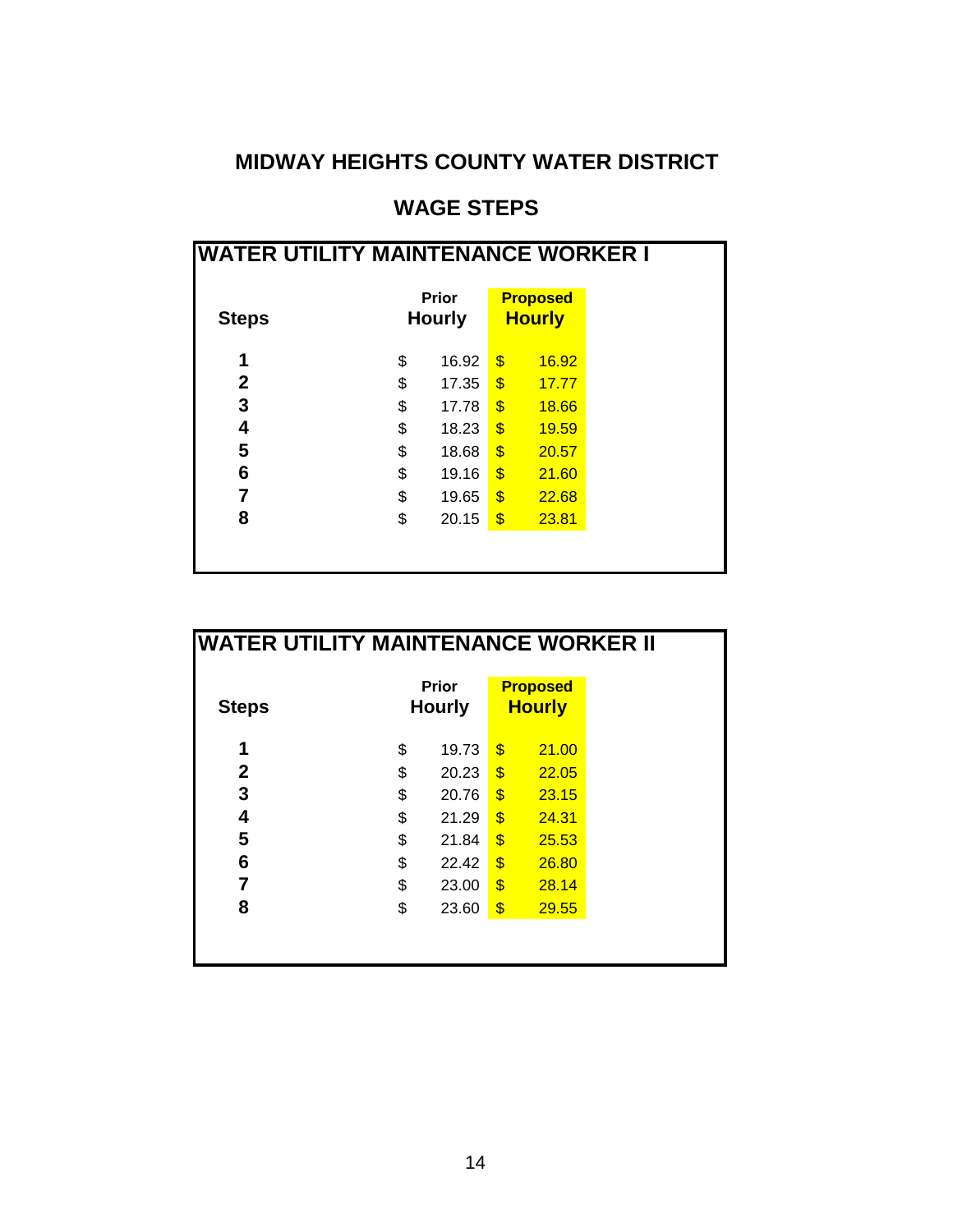## **MIDWAY HEIGHTS COUNTY WATER DISTRICT**

## **SALARY RANGE FOR OFFICE ASSISTANT II RECEPTIONIST**

|              | Prior              | <b>Proposed</b> |  |
|--------------|--------------------|-----------------|--|
| <b>Steps</b> | <b>Hourly wage</b> | <u>Hourly</u>   |  |
|              |                    |                 |  |
| 1            | \$13.11            | \$16.92         |  |
| 2            | \$13.90            | \$17.77         |  |
| 3            | \$14.73            | \$18.66         |  |
| 4            | \$15.62            | \$19.59         |  |
| 5            | \$16.55            | \$20.57         |  |
| 6            | \$17.55            | \$21.60         |  |
| 7            | \$18.60            | \$22.68         |  |
| 8            | \$19.71            | \$23.81         |  |
|              |                    |                 |  |
|              |                    |                 |  |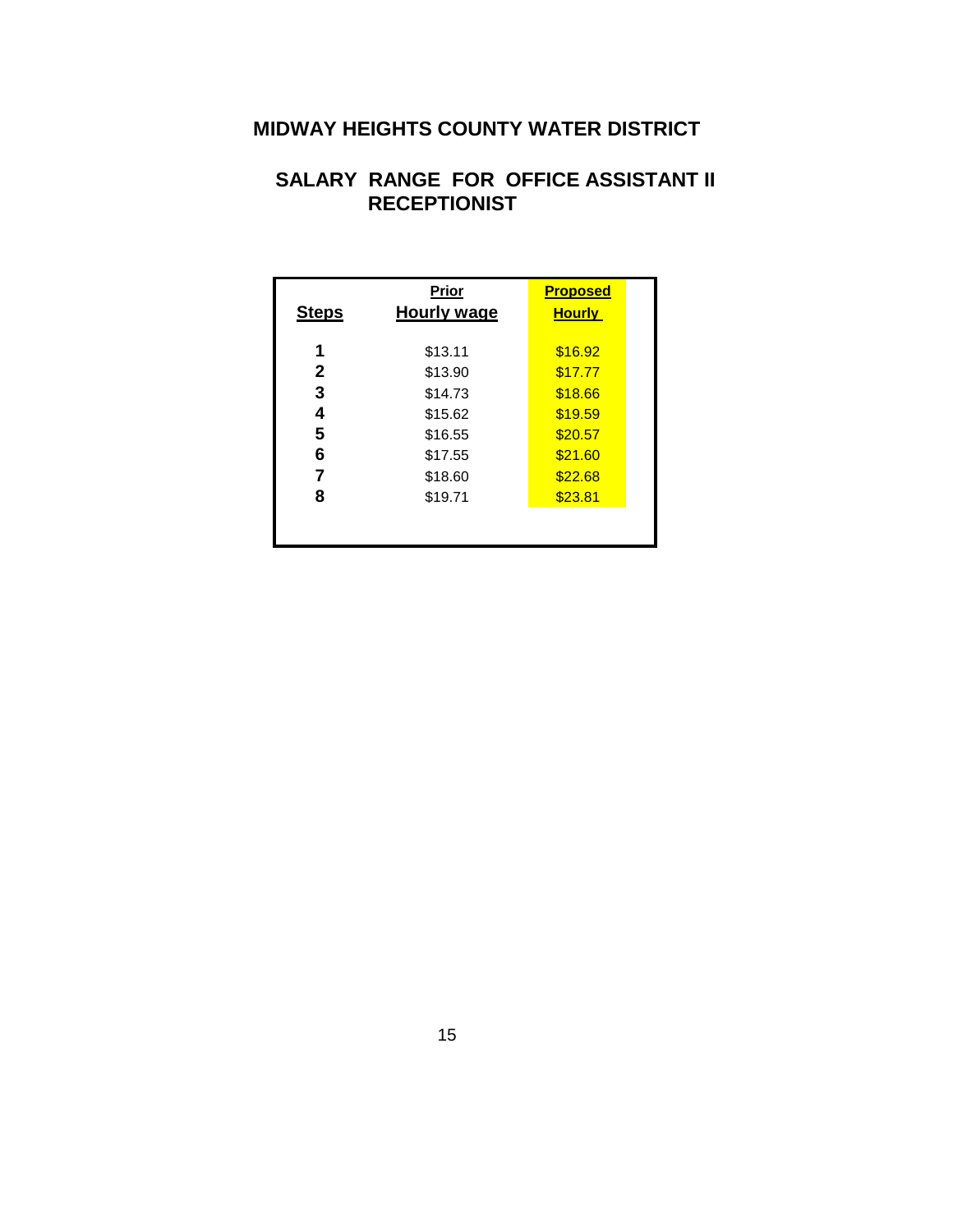## **OFFICE ASSISTANT II /RECEPTIONIST**

**Status: Non-Exempt Date:12/14/2013 Other:** 

**Employee Name: Reports to: General Manager Grade:N/A Salary Range:\$12.93 to \$19.44**

## **Definition/Summary**

Under general supervision, positions in the Office Assistant II classification are responsible for performing office support work. Incumbents work under minimal supervision, performing a variety of the more complex typing and office support assignments. Incumbents are expected to understand the services, policies, and procedures of the Department or service area to which they are assigned.

## **Essential Functions**

- Performs a variety of data entry assignments, using a computer's word processing programs.
- Answers the telephone and greets office visitors, providing a wide range of information, or referring them to other staff.
- Performs filing and recordkeeping.
- Prepares a variety of correspondence.
- Receives, distributes, and dispatches mail.
- Develops, maintains, and completes forms.
- Arranges interviews and coordinates schedules.
- Receives and processes applications.
- Proofreads copies.
- Gathers and organizes a variety of information and material.
- Establishes and maintains cooperative working relationships with co-workers, outside agencies, and the public.
- Regular attendance and adherence to prescribed work schedule to conduct job responsibilities.

## **Other Duties**

- Prepares a variety of reports.
- May assist with preparing payroll information.
- Operates copiers and a variety of office equipment.
- Performs related duties as assigned.

## **Job Standards/Specifications**

Knowledge of: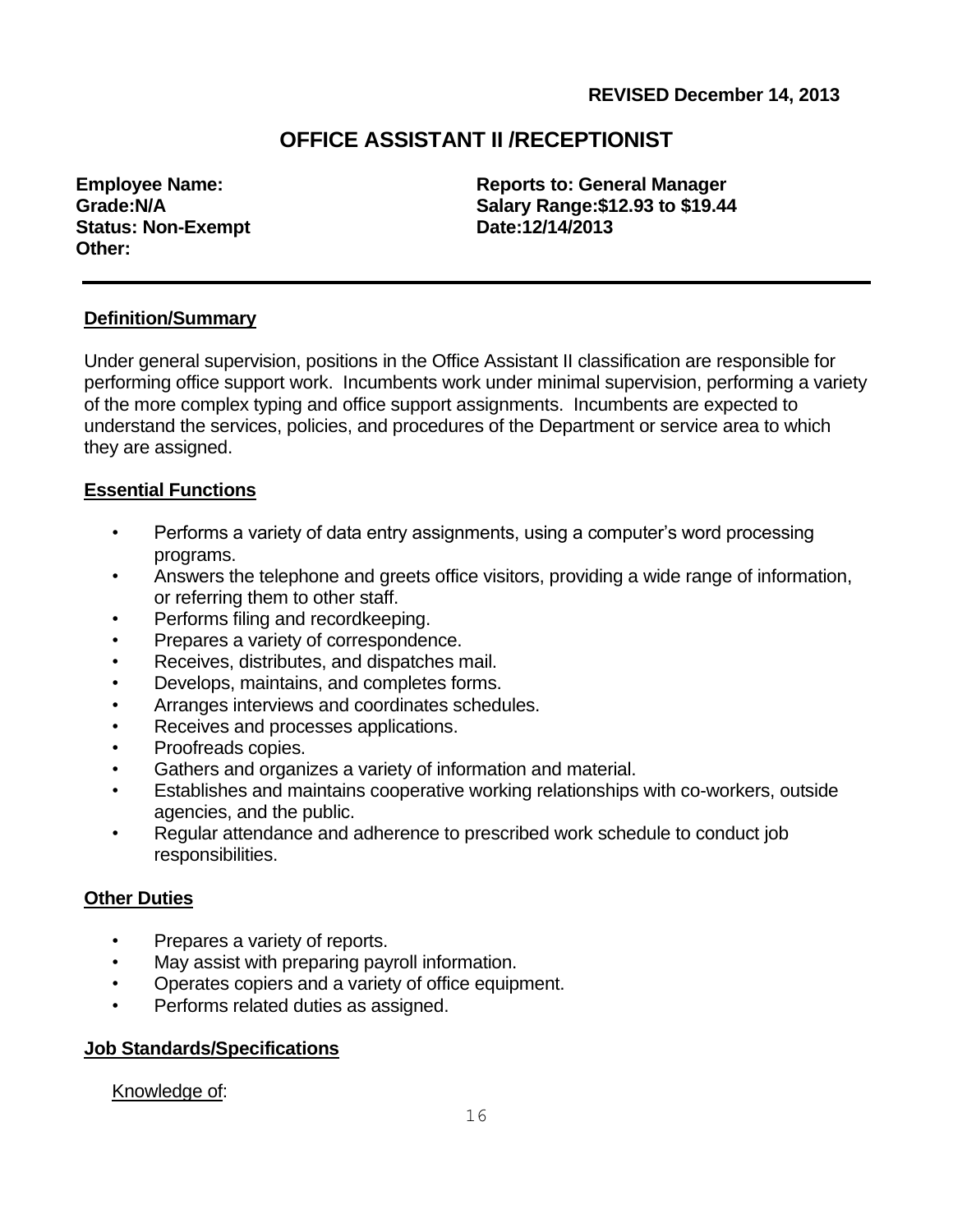- Policies, procedures, and operations of the Department or office to which assigned.
- Modern office methods, procedures, and equipment.
- Filing methods and recordkeeping systems.
- Receptionist and telephone techniques.
- Basic mathematics.
- Correct English usage, spelling, grammar and punctuation.

## Ability to:

- Perform a variety of office support and program support assignments with minimal supervision.
- Spell correctly.
- Make basic arithmetical computations.
- Follow oral and written directions.
- Type at a rate of 45 words per minute from clear, legible copy.
- Operate a computer for word processing and other purposes.
- Operate a variety of office equipment.
- Talk to and interview others to obtain or exchange information.
- Prepare and organize a variety of information.
- Effectively maintain good relations during public contacts.

## **Typical Physical Activities**

- Work at a desk for an extended period of time.
- Work in an office environment, lift and move objects up to 15 pounds such as large binders, books, and small office equipment.
- Sufficient finger/hand coordination and dexterity to operate and adjust office equipment.
- Regularly uses a telephone for communication.
- Use office equipment such as computers, copiers, and FAX machines.
- Sits for extended time periods.
- Hearing and vision within normal ranges with or without correction.

## **Environmental Factors**

- 1. Exposure to the sun: 10% or less work time spent outside a building and exposed to the sun.
- 2. Irregular or extended work hours: Occasionally required to change working hours or work overtime.

## **Desirable Qualifications**

Any combination of education and experience that would likely provide the necessary knowledge and abilities is qualifying.

A typical way to obtain the knowledge and abilities would be: